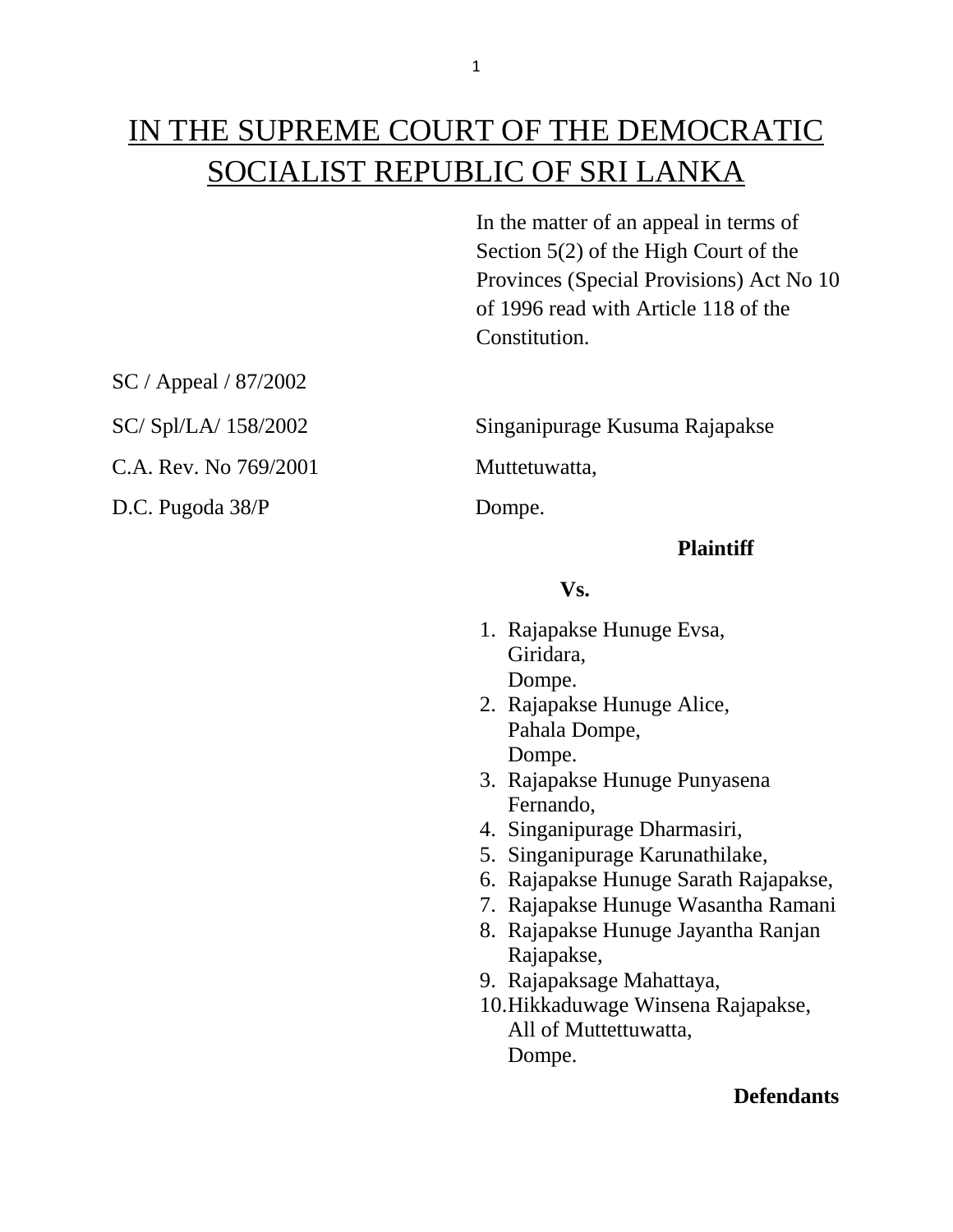#### **AND**

- 3. Rajapakse Hunuge Punyasena Fernando,
- 7. Rajapakse Hunuge Wasantha Ramani Rajapakse,
- 8. Rajapakse Hunuge Jayantha Ranjan Rajapakse,

 $3^{\text{rd}}$   $7^{\text{th}}$  &  $8^{\text{th}}$  Defendant Petitioners

Vs.

Rajapakse Huniuge Sarath Rajapakse,

Muttettuwatta, Dompe.

6 th Defendant Respondent

Singanipurage Kusuma Rajapakse,

Muttettuwatta, Dompe.

Plaintiff Respondent

- 1. Rajapakse Hunuge Evsa, Giridara, Dompe.
- 2. Rajapakse Hunuge Alice, Pahala Dompe, Dompe.
- 4. Singanipurage Dharmasiri,
- 5. Singanipurage Karunathilake,
- 9. Rajapaksage Mahattaya,
- 10.Hikkaduwage Winsena Rajapakse, All of Muttettuwatta, Dompe.

Defendant Respondents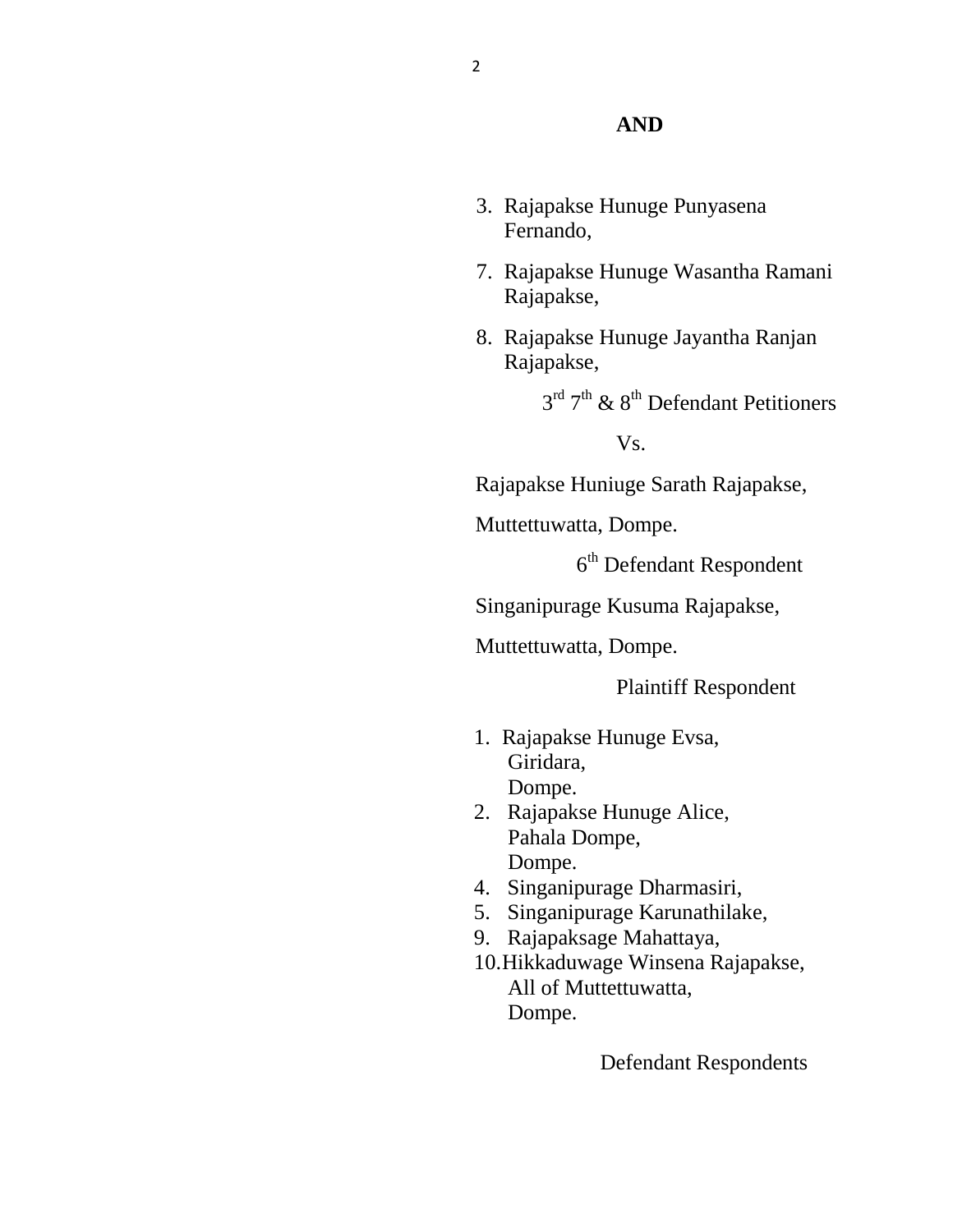#### **AND NOW BETWEEN**

- 7. Rajapakse Hunuge Wasantha Ramani Rajapakse,
- 8. Rajapakse Hunuge Jayantha Ranjan Rajapakse,
- $7<sup>th</sup>$  &  $8<sup>th</sup>$  Defendant Petitioner Petitioners

Vs.

Rajapakse Huniuge Sarath Rajapakse,

Muttettuwatta, Dompe.

6 th Defendant Respondent-Respondent

Singanipurage Kusuma Rajapakse,

Muttettuwatta, Dompe.

Plaintiff Respondent-Respondent

- 3. Rajapakse Hunuge Evsa, Giridara, Dompe.
- 4. Rajapakse Hunuge Alice, Pahala Dompe, Dompe.
- 6. Singanipurage Dharmasiri,
- 7. Singanipurage Karunathilake,
- 11. Rajapaksage Mahattaya,
- 12.Hikkaduwage Winsena Rajapakse, All of Muttettuwatta, Dompe.

Defendant Respondent-Respondents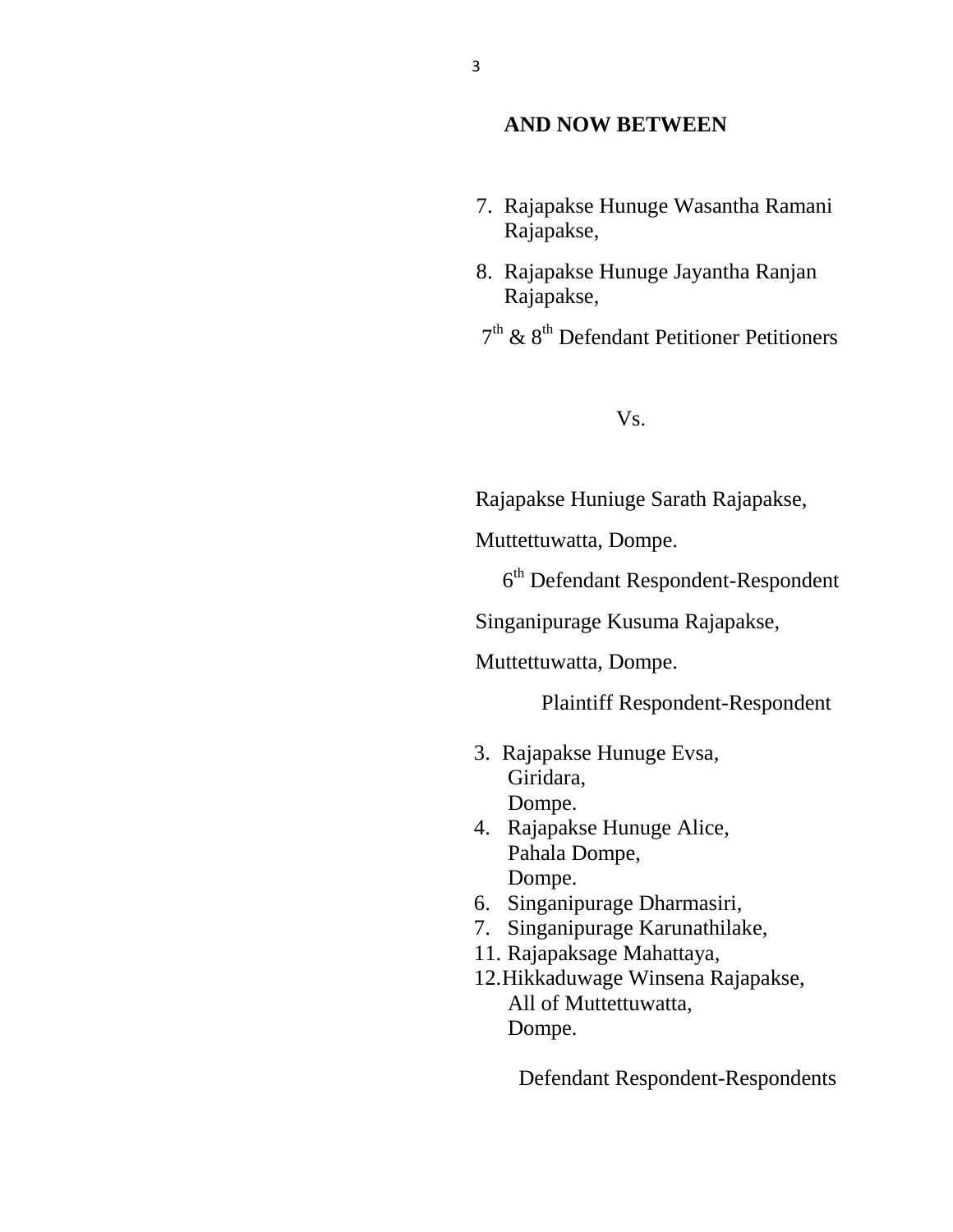| <b>BEFORE</b>                 | SISIRA J DE ABREW, J.                                                                           |
|-------------------------------|-------------------------------------------------------------------------------------------------|
|                               | UPALY ABEYRATHNE, J.                                                                            |
|                               | ANIL GOONARATNE, J.                                                                             |
|                               |                                                                                                 |
| UNSEL<br>$\ddot{\cdot}$       | Ms. Mudithavo Premachandra for the $7th$ and<br>8 <sup>th</sup> Defendant Petitioner Appellants |
|                               | Romesh Samarakkody for the 6 <sup>th</sup> Defendant                                            |
|                               | Respondent-Respondent and the Plaintiff<br>Respondent-Respondent                                |
|                               |                                                                                                 |
| <b>WRITTEN SUBMISSION ON:</b> | 29.01.2003 & 30.03.2009 (7 <sup>th</sup> & 8 <sup>th</sup><br>Defendant Petitioner-Appellants)  |
|                               | 31.12.2002 (Plaintiff Respondent-<br>-Respondent)                                               |
|                               |                                                                                                 |
| <b>ARGUED ON</b>              | 24.06.2016                                                                                      |

# UPALY ABEYRATHNE, J.

DECIDED ON : 21.10.2016

The Defendant Petitioner Appellants (hereinafter referred to as the Appellants) sought special leave to appeal to this Court from the judgment of the Court of Appeal dated 11.06.2002 and this Court granted special leave to appeal on the questions of law set out in the paragraph 16 (h), (i) and (j) of the petition of appeal dated  $14<sup>th</sup>$  July 2002. Said questions of law are as follows;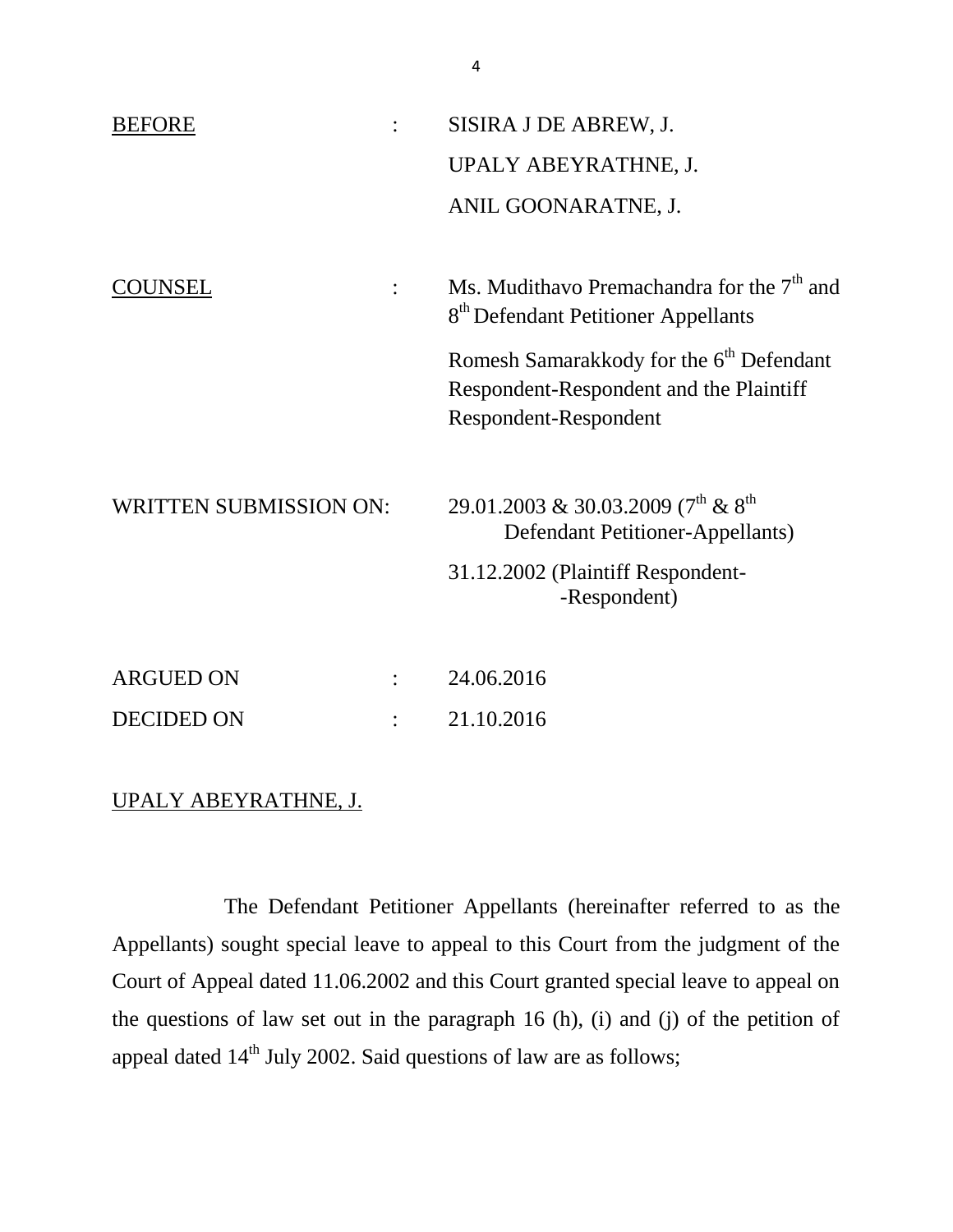- 16(h) Did the Court of Appeal err in law holding that the Application in Revision is misconceived and ought to have been rejected as the remedy available to the Appellants was not revision but to appeal notwithstanding lapse of time under Chapter LX of the Civil Procedure Code?
- 16(i) Did the Court of Appeal err in law holding that since the  $3<sup>rd</sup>$ ,  $6<sup>th</sup>$ ,  $7<sup>th</sup>$  and  $8<sup>th</sup>$  Defendants have filed a joint statement of claim the  $3<sup>rd</sup>$ ,  $7<sup>th</sup>$  and  $8<sup>th</sup>$  Defendant Appellants are not entitled to contest or deprive the  $6<sup>th</sup>$  Defendant of the share to which he is declared entitled to by the judgment of the District Court when, by issue No 15, the defendants have brought to the notice of court, the question whether an undivided 1½ acres was remaining to be gifted by deed No 8379 in 1989?
- 16(j) Has the Court of Appeal failed to consider the grounds on which the  $3<sup>rd</sup>$ ,  $7<sup>th</sup>$  and  $8<sup>th</sup>$  Defendants have invoked the revisionary jurisdiction of the Court of Appeal?

The following question of law has been raised at the time of granting the leave.

> "If leave is not granted by this court, whether it would result in grave miscarriage of justice in as much as the learned District Judge appears to have fallen in to error in presuming that the extent of the corpus sought be partitioned was 12 acres in extent, whereas, it was in fact 05 Acres 03 Roods 20.7 Perches in extent as depicted in preliminary plan P 2 (699/P)"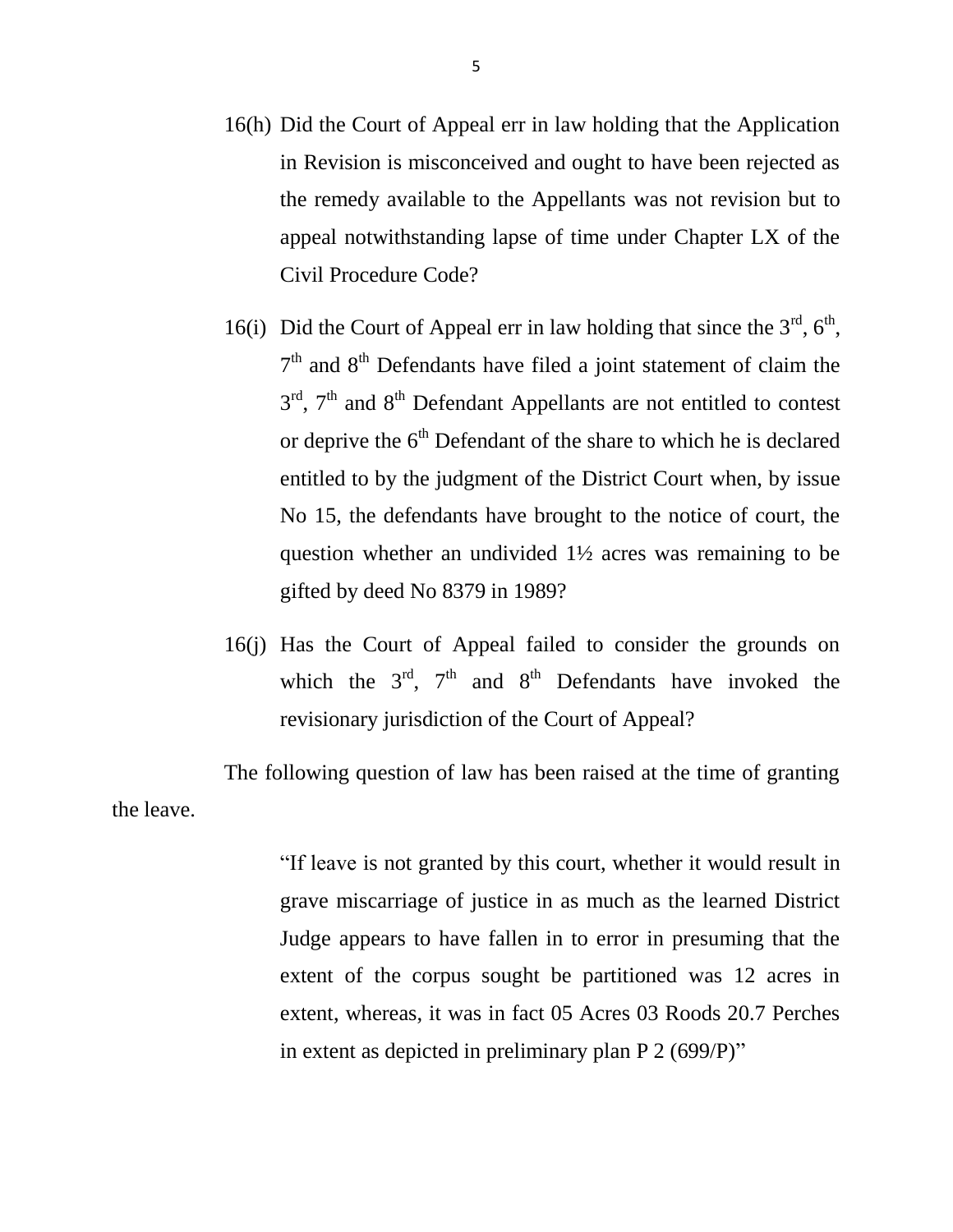The Plaintiff Respondent-Respondent (hereinafter referred to as the Respondent) instituted the said action against  $1<sup>st</sup>$  to  $10<sup>th</sup>$  Defendants in the District Court of Gampaha seeking to partition the land described in the schedule to the amended plaint. According to the schedule to the said amended plaint dated  $16<sup>th</sup>$ February 1993, the land sought to be partitioned was bounded on the North by the land of Dimunpura Hunuge Nonis Fernando and the land of Kodikarage Karanis Appu on the East byBandara Watta on the South and west by Muththes paddy field and containing in extent about 12 acres.

The  $3<sup>rd</sup> 5<sup>th</sup> 6<sup>th</sup> 7<sup>th</sup> 8<sup>th</sup>$  and  $10<sup>th</sup>$  Defendants have filed a joint statement of claim. In paragraph 02 of the said statement of claim dated  $5<sup>th</sup>$  December, 1994, they have averred that the land sought to be partitioned had not been accurately depicted in preliminary plan bearing No 699/P marked X 1. They have challenged the said preliminary plan on the basis that the land depicted in the preliminary plan was not as large as described in the schedule to the amended plaint but a smaller land in extent Acres 05 Roods 03 Perches 20.07. The said Defendants have not disputed the boundaries of the land in suit which were depicted in the said preliminary plan as well as of the land described in the schedule to the plaint. Furthermore the said Defendants admitted the original owners of the said land as shown in the Appellant's pedigree excluding the person who had been described in the Appellant's pedigree as 'unknown'.

It is noteworthy that although the said Defendants had disputed the extent of the land in suit, no attempt had been made to show a larger land as claimed in the statement of claim, so far as possible by reference to physical meets and bounds, or by reference to a plan.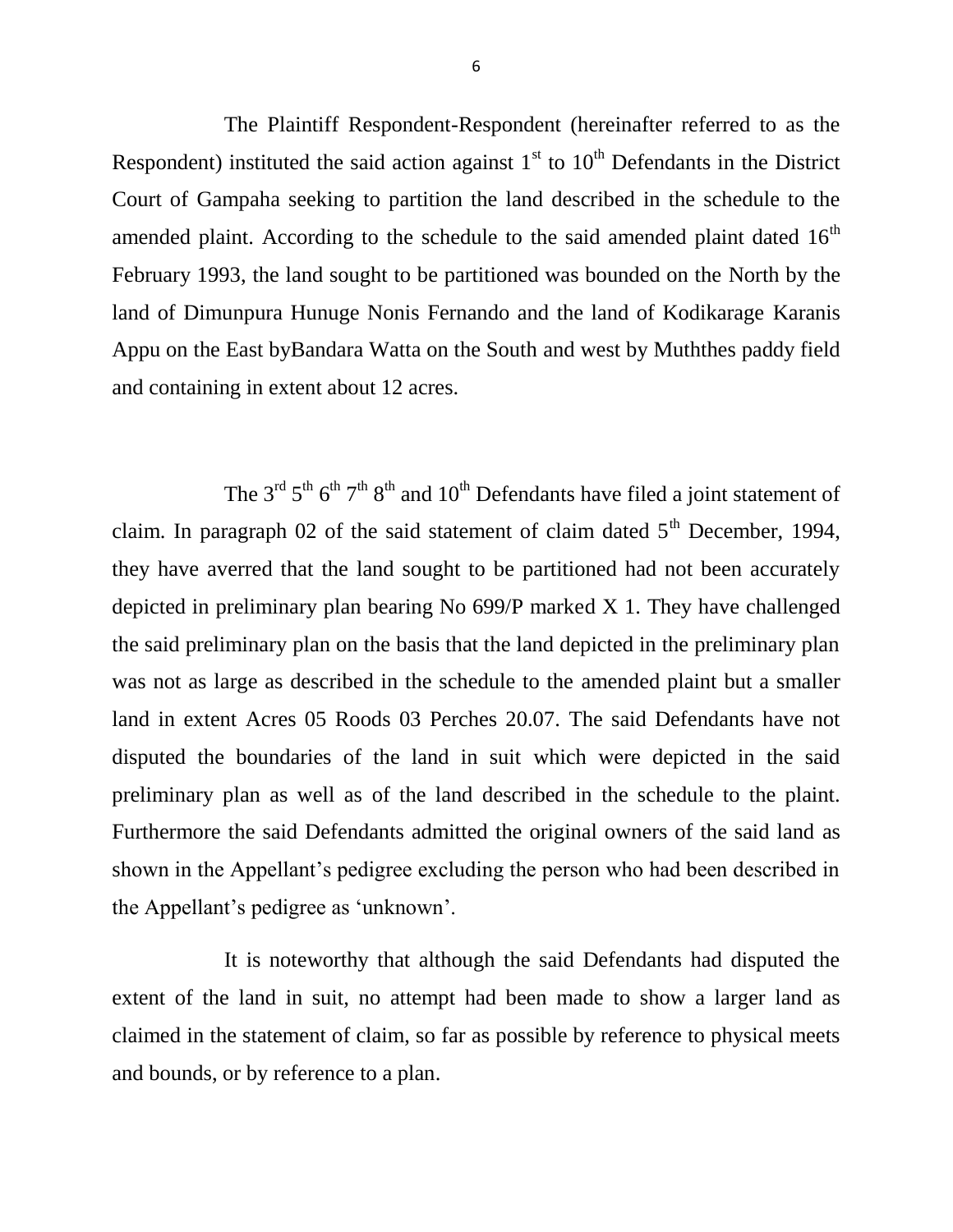Also on the other hand, the said Defendants in prayer 'b' of their statement of claim have prayed for that "in the event, the Court decides to partition the land depicted in the said preliminary plan to grant rights as pleaded in their statement of claim". In the light of the said pleadings I have no hesitation in concluding that the said prayer 'b' demonstrates the said Defendants' willingness to admit the corpus as depicted in the said preliminary plan bearing No 699/P marked X 1.

The case proceeded to trial on 18 issues. The Plaintiff Respondent has closed her case leading her evidence and reading the documents marked P 1 to P 6. The  $3<sup>rd</sup> 5<sup>th</sup> 6<sup>th</sup> 7<sup>th</sup> 8<sup>th</sup>$  and  $10<sup>th</sup>$  Defendants have closed their case leading the evidence of the  $3<sup>rd</sup>$  and  $8<sup>th</sup>$  Defendants and reading the documents marked 3 D 1 to 3 D 11. The learned Additional District Judge has delivered the judgment in favour of the Plaintiff Respondent. Being aggrieved by the said judgment dated 28.01.2001, the  $3<sup>rd</sup> 7<sup>th</sup>$  and  $8<sup>th</sup>$  Defendants have preferred an application in revision dated 14<sup>th</sup> July 2002 to the Court of Appeal and the Court of Appeal has rejected the said application in revision.

The Court of Appeal has reached the said conclusion mainly on the grounds;

- $\cdot$  the 6<sup>th</sup> Defendant, who had filed a joint statement of claim with the  $3<sup>rd</sup>$  7<sup>th</sup> and 8<sup>th</sup> Defendants, is now contesting the application in revision filed by the  $3<sup>rd</sup>$ ,  $7<sup>th</sup>$  and  $8<sup>th</sup>$  Defendants, and,
- $\div$  Since the 3<sup>rd</sup>, 7<sup>th</sup> and 8<sup>th</sup> Defendants had not taken steps within 14 days to appeal against the judgment of the District Court the remedy available to the said Defendants has been specifically provided in Chapter LX Civil Procedure Code.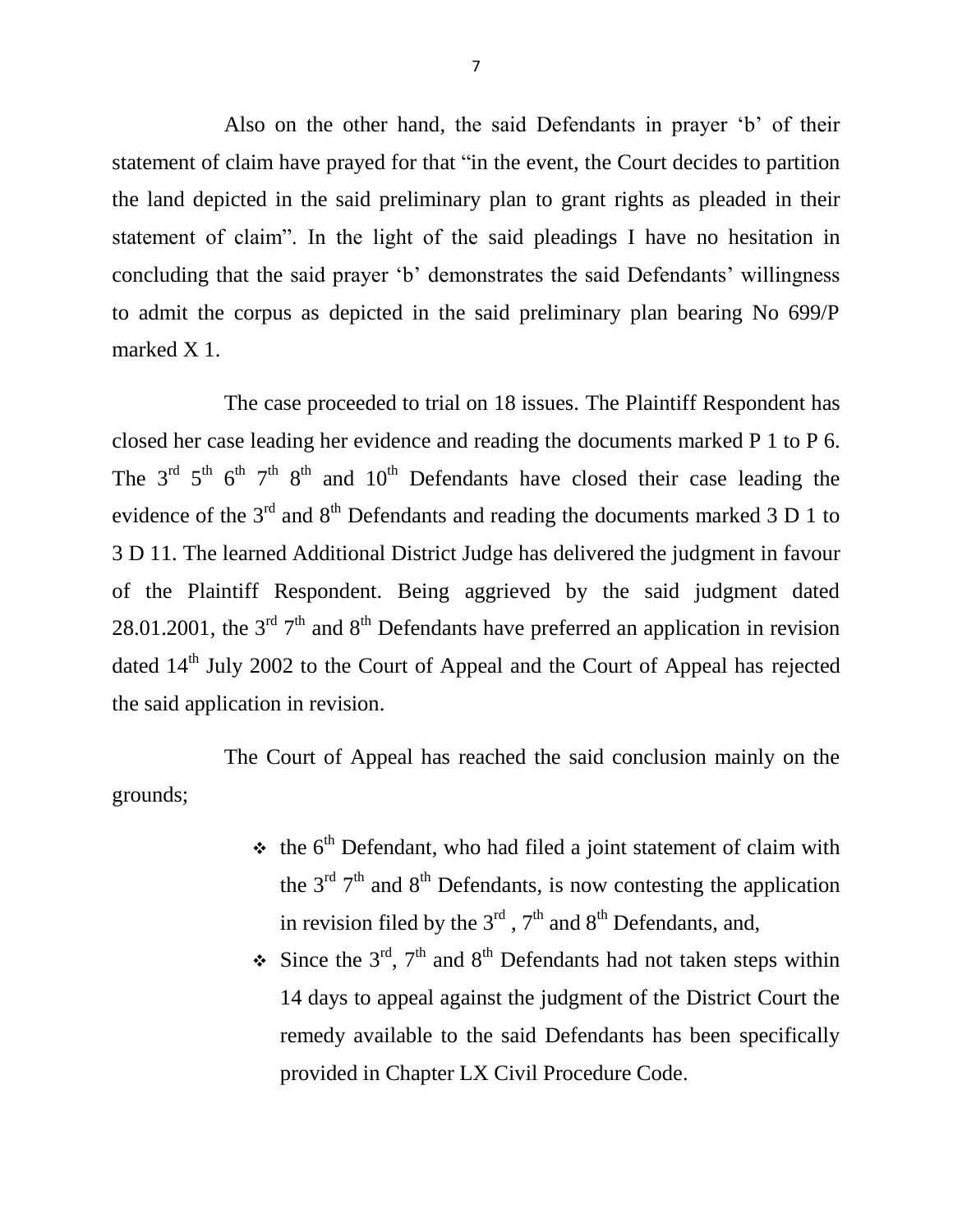It is pertinent to note that the  $6<sup>th</sup>$  Defendant, who had filed a joint statement of claim along with the  $3<sup>rd</sup> 7<sup>th</sup>$  and  $8<sup>th</sup>$  Defendants, has filed a statement objecting to the said Application in Revision filed by the  $3<sup>rd</sup> 7<sup>th</sup>$  and  $8<sup>th</sup>$  Defendants. In paragraph 03 of the said statement of objections the  $6<sup>th</sup>$  Defendant has averred that the judgment of the learned Additional District Judge dated 28.02.2001 is correct and is based on the facts and evidence of the case.

It is also important to note that, in answering to the paragraph 23 of the plaint, the 3<sup>rd</sup> 5<sup>th</sup> 6<sup>th</sup> 7<sup>th</sup> 8<sup>th</sup> and 10<sup>th</sup> Defendants, in paragraph 22 of their joint statement of claim dated  $05<sup>th</sup>$  December 1994, had averred that Diamon, who became entitled to undivided 17/1920,  $1/8$  and  $67/480$  shares had transferred  $1/8<sup>th</sup>$ share of his rights to the  $6<sup>th</sup>$  Defendant by deed of transfer bearing No 8379 dated 10.04.1989. Also, in answering to the paragraph 24 of the plaint, the  $3<sup>rd</sup> 5<sup>th</sup> 6<sup>th</sup> 7<sup>th</sup>$  $8<sup>th</sup>$  and  $10<sup>th</sup>$  Defendants, in paragraph 23 of their joint statement of claim, had averred that  $1\frac{1}{2}$  acres had been transferred to the 6<sup>th</sup> and 7<sup>th</sup> Defendants by a deed of transfer bearing No 104.

But, in contrary to the said statement of claim the  $3<sup>rd</sup> 7<sup>th</sup>$  and  $8<sup>th</sup>$ Defendants, in paragraph 16(c) and (d) of their petition to the Court of Appeal dated 28<sup>th</sup> May 2001, has averred that the learned Additional District Judge had erred in concluding that Diamon had conveyed 1½ acres each to Punyasena by Deed No 3997 and to his son, the  $6<sup>th</sup>$  Defendant, by said Deed No 8379 dated 10.04.1989.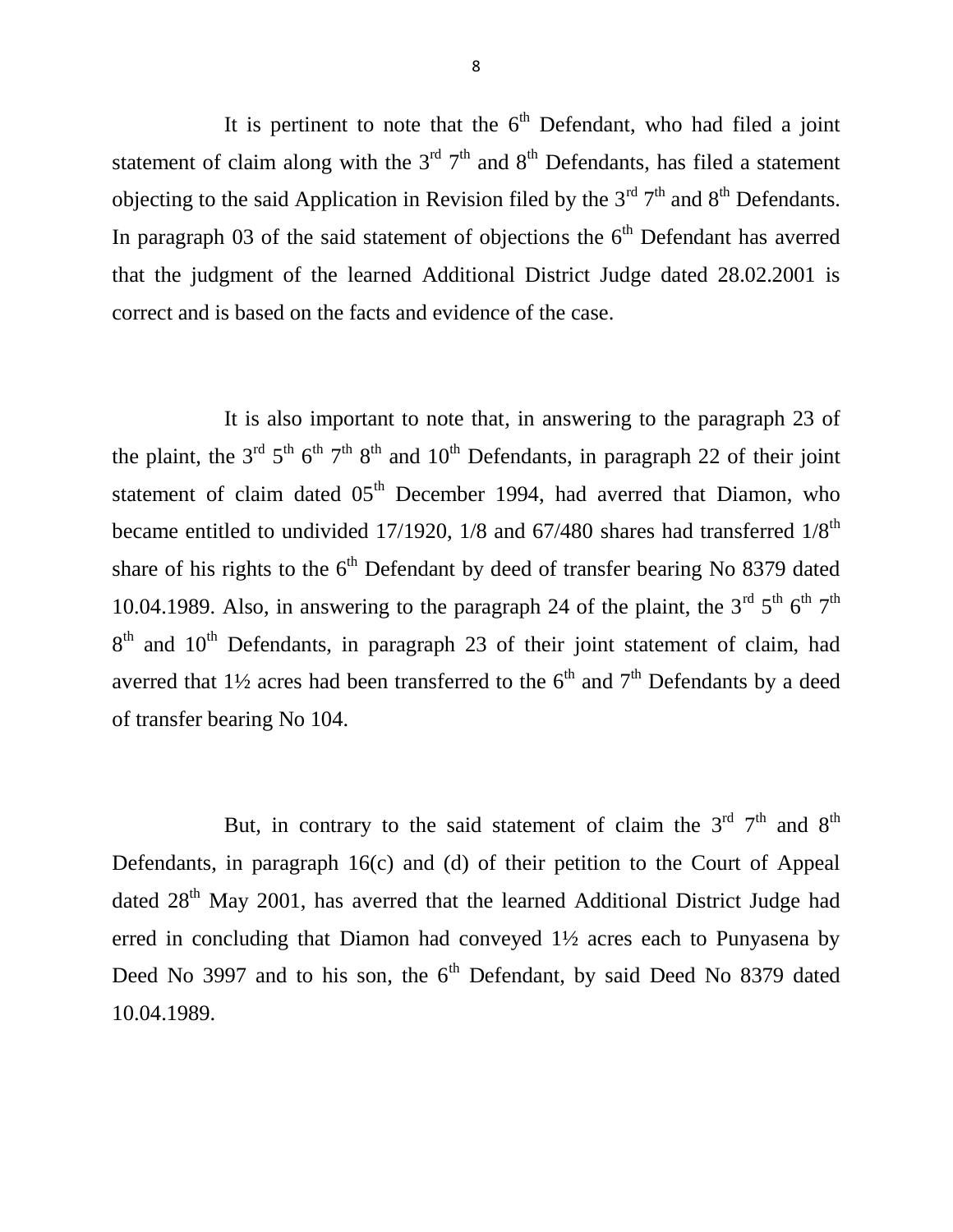According to the findings of the learned Additional District Judge which appears at page 11 of the judgment dated 28.02.2001 the said averment of the  $3<sup>rd</sup> 7<sup>th</sup>$  and  $8<sup>th</sup>$  Defendants is erroneous. The learned trial judge has clearly stated at the said page 11 of the judgment that, although both the Plaintiff and the Defendants had stated that Diamon had transferred  $1\frac{1}{2}$  acres to his son, the  $6<sup>th</sup>$ Defendant, by Deed of Transfer bearing No 8379, the said Deed had not been produced for the examination of the Court. Therefore the Court has to decide that said Diamon, having believed that his 727/2560 share amount to 3 acres, had transferred ½ share of his said rights to Punyasena and balance ½ share to his son, the  $6<sup>th</sup>$  Defendant. Accordingly  $6<sup>th</sup>$  Defendant became entitled to  $\frac{1}{2}$  share of 727/2560; i.e. 727/5120 share, and Punyasena, the 3rd Defendant became entitled to balance ½ share of 727/2560; i.e. 727/5120 share of the corpus.

Needless to say that it is well established that findings of primary facts by a trial Judge who hears and sees witnesses are not to be lightly disturbed on appeal. *(Alwis vs. Piyasena Fernando (1993) 1 SLR 119)* 

In the above context I am not inclined to agree with the submission of the Appellants that the conclusion of the learned Additional District Judge was erroneous. Also, I hold that the facts and circumstances of the case clearly reveal that the land to be partitioned was clearly depicted in the preliminary plan bearing No 699/P marked X 1. Since the Appellants have preferred a belated application in revision based on the devolution of title, disputing the rights of the  $6<sup>th</sup>$  Defendant of which had been admitted by the Appellants in their joint statement of claim, I hold that the Court of Appeal was correct in rejecting the Appellants' application in